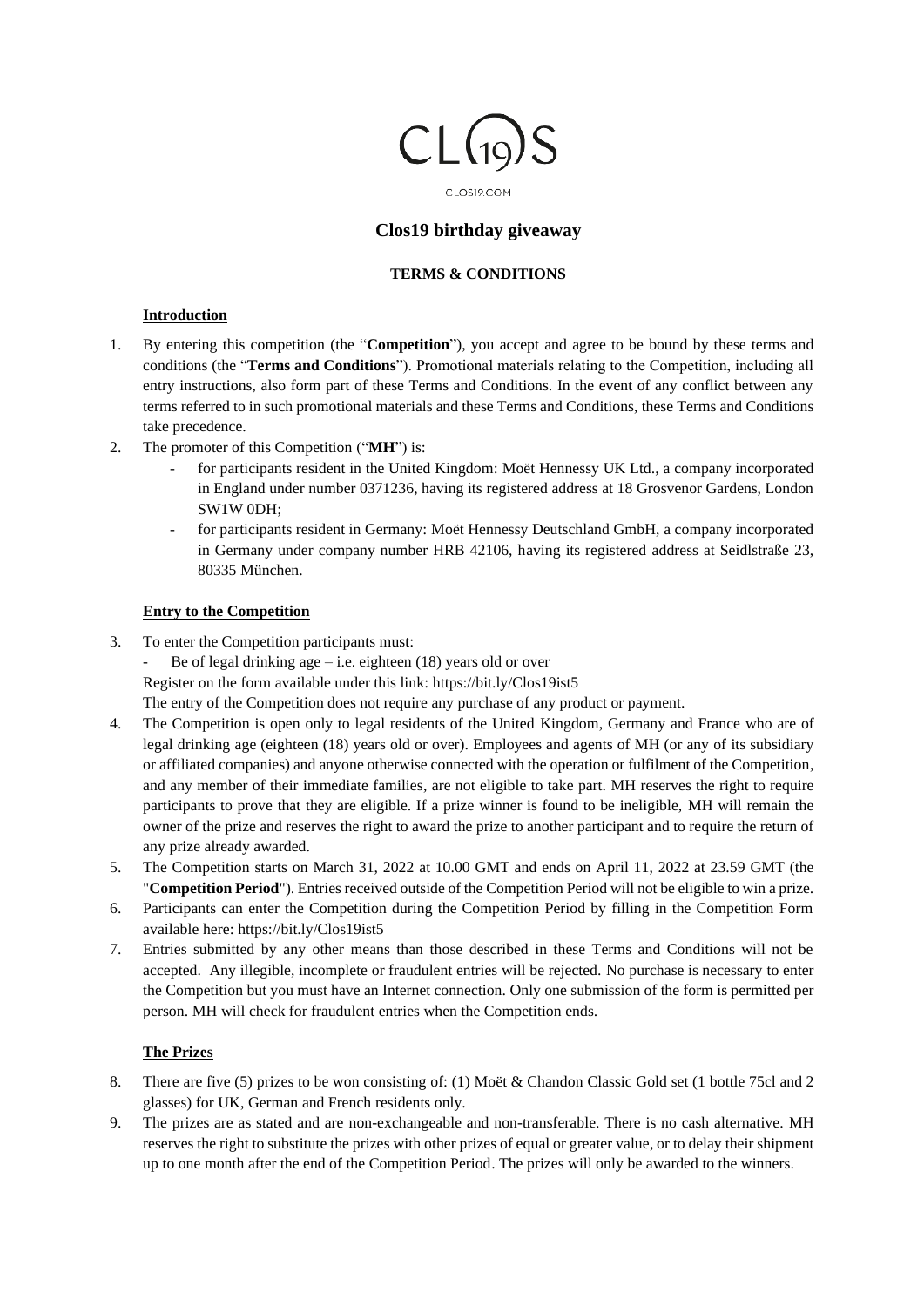# **The Winners**

- 10. The five (5) winners will be selected randomly, using an independent computer application.
- 11. Participants who also subscribe to Clos19 newsletter while registering on the form double their chances to win the prize in the sense that their email address will appear two times in the file used for the prize draw. Participants can still not optin and still have chances to win.
- 12. The names of the winners will be picked randomly on April 12th, 2021, and the winners will be notified on the same day via email.
- 13. Each winner will be required by e-mail to submit valid identification and proof of eligibility to MH before receiving his/her prize. If for any reason the prize winner does not provide the requested information or is not eligible for the prize, MH will remain the owner of the prize and reserves the right to award the prize to another participant selected by the judges from the remaining eligible entries.

## **Data Protection**

14. Data processed, legal basis and purposes of the processing

As part of your participation in the Competition, MH and its parent company Moët Hennessy SAS (a company organized and existing under the laws of France with a company number 338 228 414 RCS Paris and a registered address at 24-32 rue Jean Goujon, 75 008 Paris – France), as data controllers, need to collect and process your personal data (your "**Data**").

This Data shall consist of: your family name, first name, e-mail address and birthdate.

This Data is either needed for your participation in the Competition or otherwise collected with your express consent.

Your Data shall be collected to manage your participation in the Competition, and where applicable, manage the allocation of the prizes.

15. Recipients of the Data

Your data shall be processed by MH and its parent company Moët Hennessy SAS. It shall not be transferred or made accessible to any third party apart from (i) possible affiliates or subcontractors of MH, purely for the purpose of organizing and managing the Competition, and (ii) in case of a reorganization, including total or partial transfer of assets, merger, takeover, de-merger, and in general any reorganization operation.

Finally, MH and its parent company Moët Hennessy SAS may disclose your Data to third parties if such disclosure is required by law, by a regulatory provision or by a court ruling, or if this disclosure is necessary to ensure the protection and defense of its rights.

16. Transfers of Data abroad

The recipients of your Data may be located abroad, including outside the European Economic Area. Any transfer of your Data outside the European Economic Area shall only take place subject to appropriate safeguards being in place, such as contractual safeguards, in keeping with applicable data protection laws and regulations. A copy of the safeguards implemented by MH may be obtained by sending a request under the conditions defined in clause 17 below.

17. Your rights

In accordance with applicable data protection laws and regulations, you have a right to request access to, rectification or erasure of your Data, or restriction of processing, and to object to said processing, as well as the right to data portability as far as it is applicable.

These rights may be exercised by sending a request:

- via postal mail, to:
	- (i) for participants resident in the United Kingdom: Moët Hennessy UK Ltd, Clos19, 18 Grosvenor Gardens, London, SW1W 0DH;
	- (ii) for participants resident in Germany: Moët Hennessy Deutschland GmbH, Clos19, Seidlstr. 23, 80335 München;
	- or via email, to: privacy@clos19.com.

You may be asked for proof of identity.